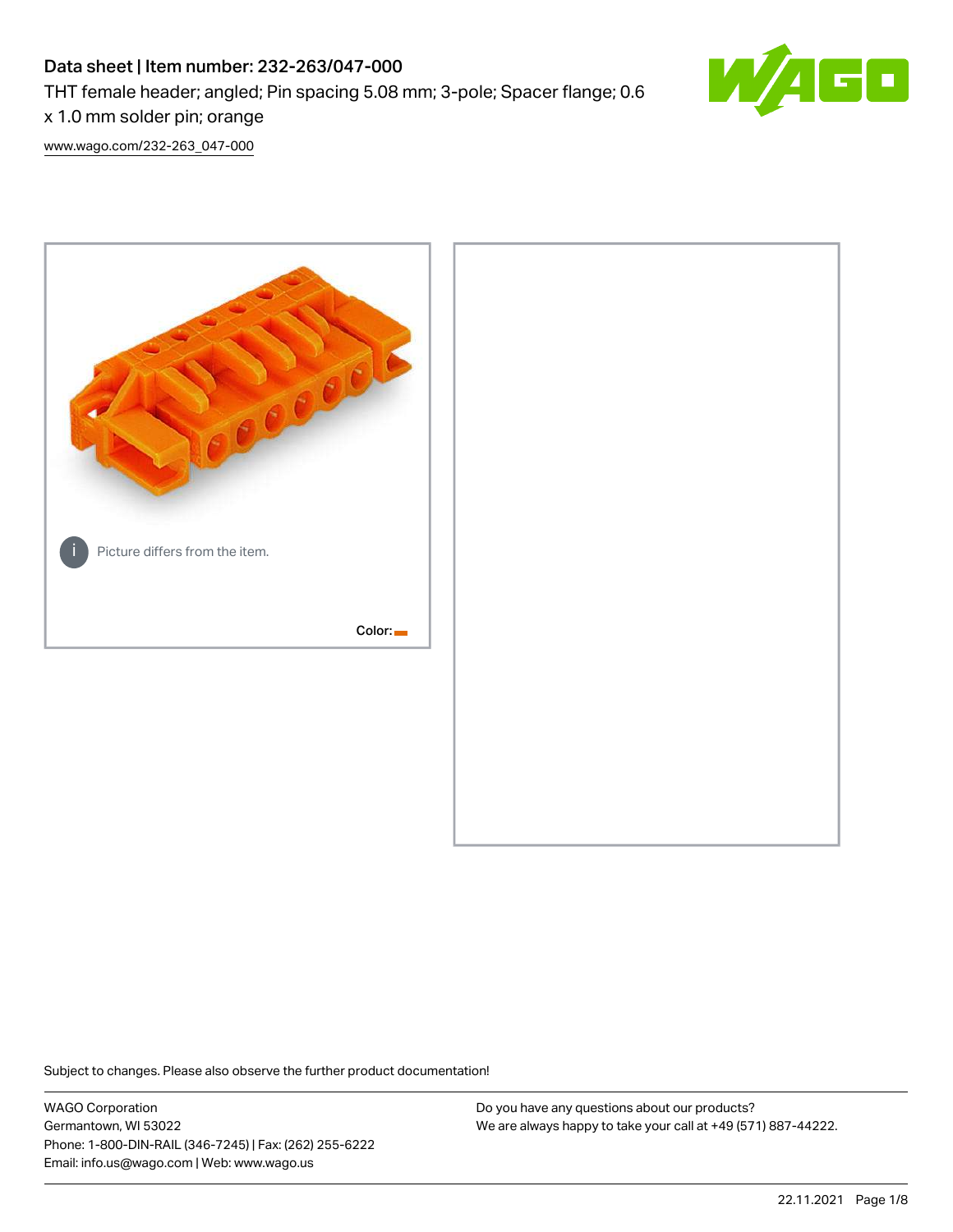

Dimensions in mm

L = pole no. x pin spacing

 $L_1 = L + 3$  mm

 $L_2 = L + 8.8$  mm

 $L_3 = L + 14.8$  mm

2- to 3-pole female connectors – one latch only

# Item description

**Horizontal or vertical PCB mounting via straight or angled solder pins** 

Subject to changes. Please also observe the further product documentation! For board-to-board and board-to-wire connections

WAGO Corporation Germantown, WI 53022 Phone: 1-800-DIN-RAIL (346-7245) | Fax: (262) 255-6222 Email: info.us@wago.com | Web: www.wago.us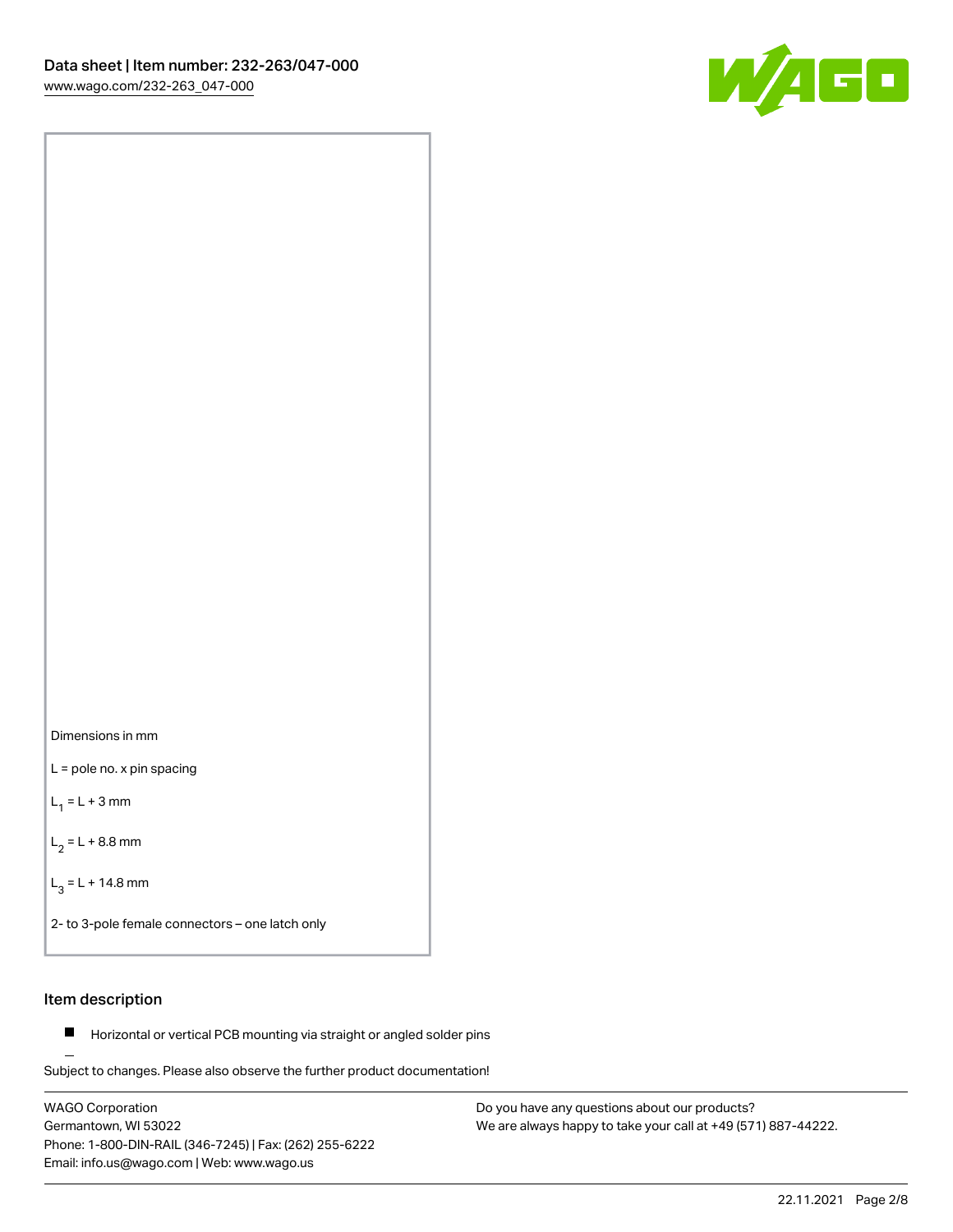

- For board-to-board and board-to-wire connections
- $\blacksquare$ Touch-proof PCB outputs
- $\blacksquare$ Easy-to-identify PCB inputs and outputs
- $\blacksquare$ With coding fingers

# Data **Notes**

| Safety information 1 | The <i>MCS – MULTI CONNECTION SYSTEM</i> includes connectors<br>without breaking capacity in accordance with DIN EN 61984. When<br>used as intended, these connectors must not be connected<br>/disconnected when live or under load. The circuit design should<br>ensure header pins, which can be touched, are not live when<br>unmated. |
|----------------------|--------------------------------------------------------------------------------------------------------------------------------------------------------------------------------------------------------------------------------------------------------------------------------------------------------------------------------------------|
| Variants:            | Other pole numbers<br>3.8 mm pin projection for male headers with straight solder pins<br>Gold-plated or partially gold-plated contact surfaces<br>Other versions (or variants) can be requested from WAGO Sales or<br>configured at https://configurator.wago.com/                                                                        |

# Electrical data

### IEC Approvals

| Ratings per                 | IEC/EN 60664-1                                                        |
|-----------------------------|-----------------------------------------------------------------------|
| Rated voltage (III / 3)     | 320 V                                                                 |
| Rated surge voltage (III/3) | 4 <sub>k</sub> V                                                      |
| Rated voltage (III/2)       | 320 V                                                                 |
| Rated surge voltage (III/2) | 4 <sub>k</sub> V                                                      |
| Nominal voltage (II/2)      | 630 V                                                                 |
| Rated surge voltage (II/2)  | 4 <sub>kV</sub>                                                       |
| Rated current               | 12A                                                                   |
| Legend (ratings)            | $(III / 2)$ $\triangle$ Overvoltage category III / Pollution degree 2 |

### UL Approvals

| Approvals per                  | UL 1059 |
|--------------------------------|---------|
| Rated voltage UL (Use Group B) | 300 V   |
| Rated current UL (Use Group B) | 15 A    |
| Rated voltage UL (Use Group D) | 300 V   |
| Rated current UL (Use Group D) | 10 A    |

Subject to changes. Please also observe the further product documentation!

| <b>WAGO Corporation</b>                                | Do you have any questions about our products?                 |
|--------------------------------------------------------|---------------------------------------------------------------|
| Germantown, WI 53022                                   | We are always happy to take your call at +49 (571) 887-44222. |
| Phone: 1-800-DIN-RAIL (346-7245)   Fax: (262) 255-6222 |                                                               |
| Email: info.us@wago.com   Web: www.wago.us             |                                                               |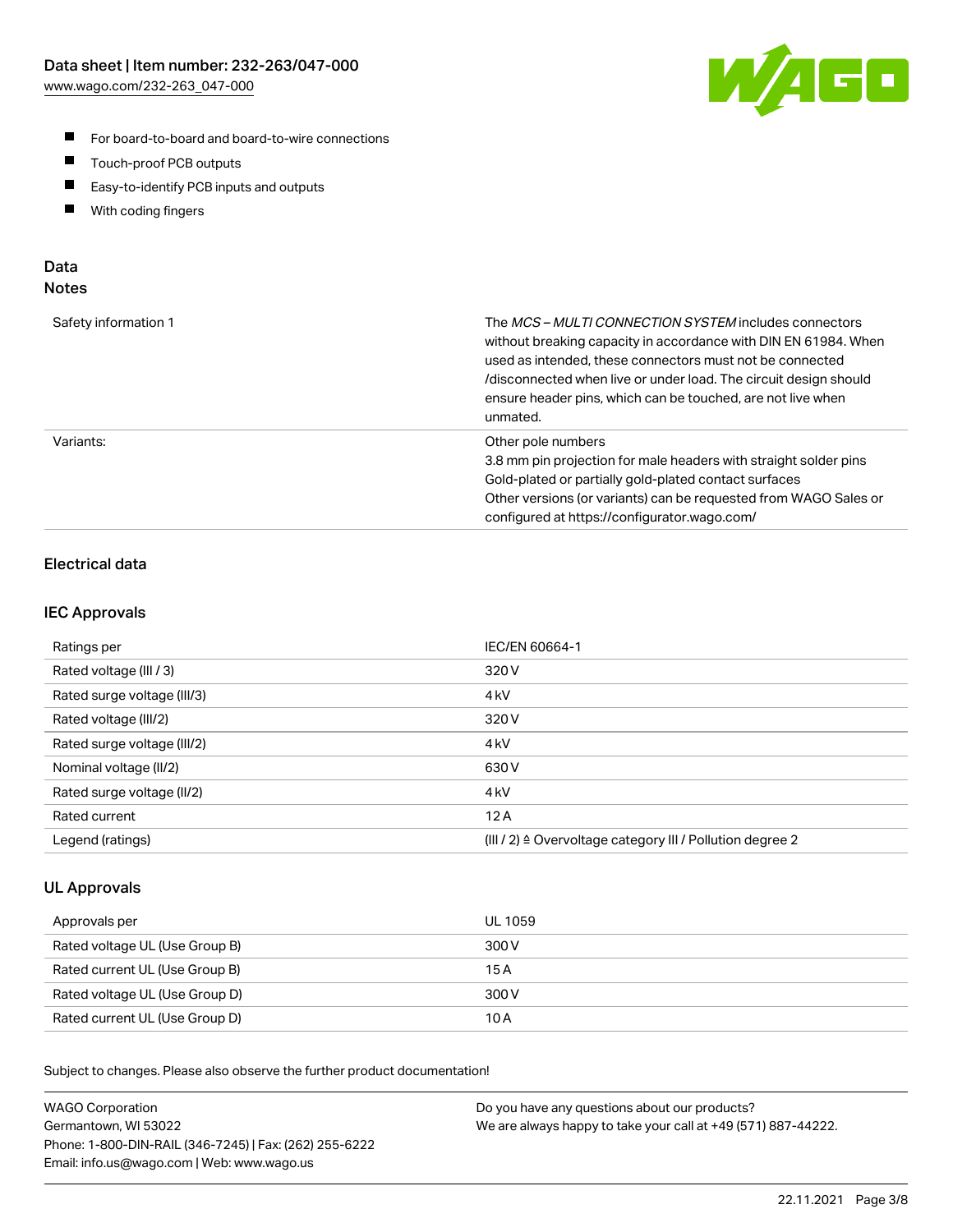

# Ratings per UL

| Rated voltage UL 1977 | 600   |
|-----------------------|-------|
| Rated current UL 1977 | . O F |

# CSA Approvals

| Approvals per                   | CSA   |
|---------------------------------|-------|
| Rated voltage CSA (Use Group B) | 300 V |
| Rated current CSA (Use Group B) | 15 A  |
| Rated voltage CSA (Use Group D) | 300 V |
| Rated current CSA (Use Group D) | 10 A  |

### Connection data

| Total number of potentials |  |
|----------------------------|--|
| Number of connection types |  |
| Number of levels           |  |

### Connection 1

| Number of poles |  |
|-----------------|--|

# Physical data

| Pin spacing                          | 5.08 mm / 0.2 inch    |
|--------------------------------------|-----------------------|
| Width                                | 30.04 mm / 1.183 inch |
| Height                               | 16.6 mm / 0.654 inch  |
| Height from the surface              | 11.6 mm / 0.457 inch  |
| Depth                                | 18.25 mm / 0.719 inch |
| Solder pin length                    | 5 <sub>mm</sub>       |
| Solder pin dimensions                | $0.6 \times 1$ mm     |
| Drilled hole diameter with tolerance | $1.3$ $(+0.1)$ mm     |

# Mechanical data

| Mounting type | Mounting flange             |
|---------------|-----------------------------|
| Mounting type | Flush feed-through mounting |
|               | Panel mounting              |

Subject to changes. Please also observe the further product documentation!

| <b>WAGO Corporation</b>                                | Do you have any questions about our products?                 |
|--------------------------------------------------------|---------------------------------------------------------------|
| Germantown, WI 53022                                   | We are always happy to take your call at +49 (571) 887-44222. |
| Phone: 1-800-DIN-RAIL (346-7245)   Fax: (262) 255-6222 |                                                               |
| Email: info.us@wago.com   Web: www.wago.us             |                                                               |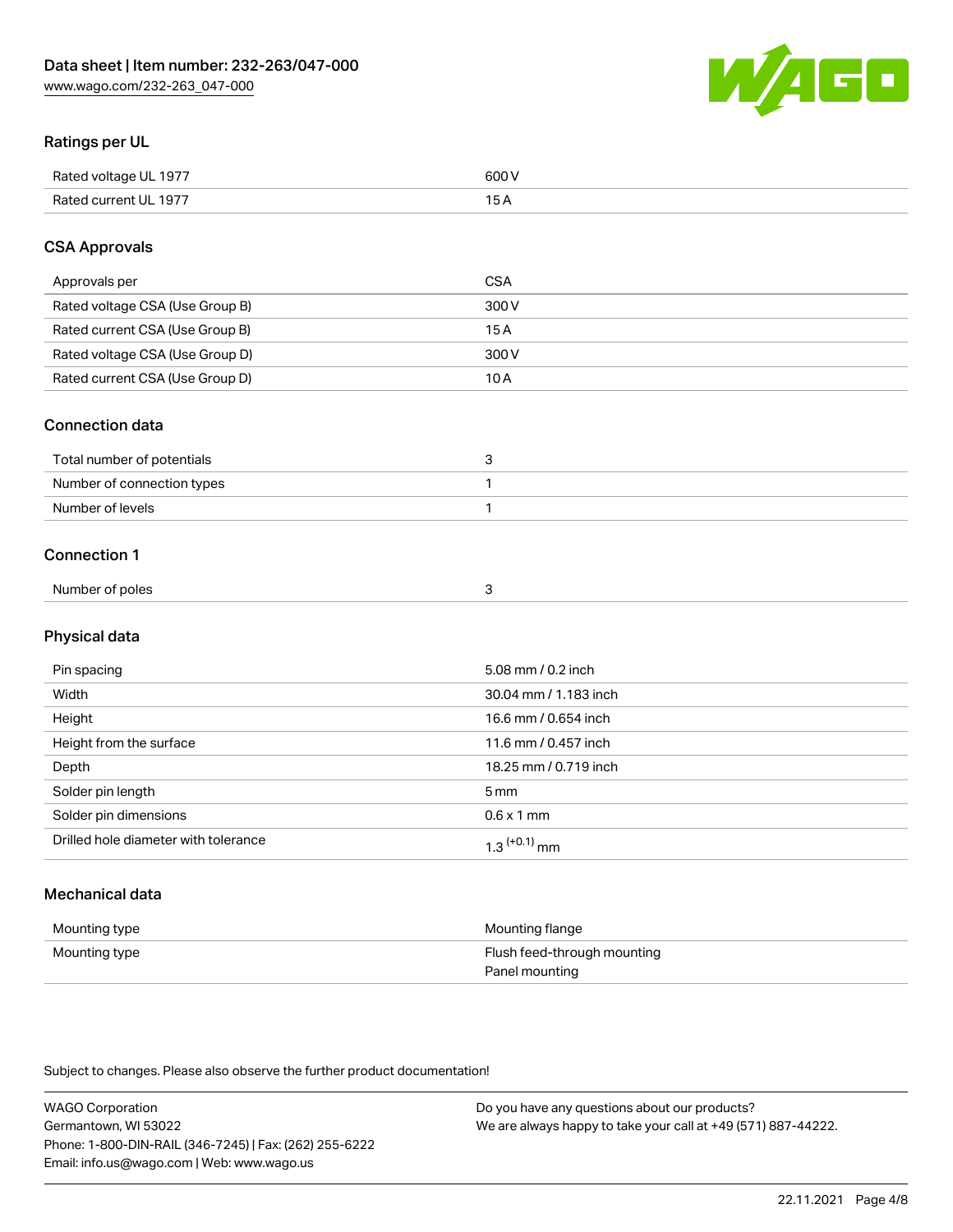

# Plug-in connection

| Contact type (pluggable connector) | Female header |
|------------------------------------|---------------|
| Connector (connection type)        | for PCB       |
| Mismating protection               | No            |
| Mating direction to the PCB        | 0°            |
| Locking of plug-in connection      | Without       |

# PCB contact

| <b>PCB Contact</b>                  | THT                                        |
|-------------------------------------|--------------------------------------------|
| Solder pin arrangement              | over the entire female connector (in-line) |
| Number of solder pins per potential |                                            |

#### Material data

| Color                       | orange           |
|-----------------------------|------------------|
| Material group              |                  |
| Insulation material         | Polyamide (PA66) |
| Flammability class per UL94 | V <sub>0</sub>   |
| Contact material            | Copper alloy     |
| Contact plating             | tin-plated       |
|                             |                  |
| Fire load                   | 0.073 MJ         |

### Environmental requirements

| Limit temperature range | $-60+85 °C$ |
|-------------------------|-------------|
|-------------------------|-------------|

# Commercial data

| Product Group         | 3 (Multi Conn. System) |
|-----------------------|------------------------|
| PU (SPU)              | 50 Stück               |
| Packaging type        | box                    |
| Country of origin     | DE                     |
| <b>GTIN</b>           | 4045454743703          |
| Customs tariff number | 85366990990            |

### Approvals / Certificates

#### Ship Approvals

Subject to changes. Please also observe the further product documentation!

| <b>WAGO Corporation</b>                                | Do you have any questions about our products?                 |
|--------------------------------------------------------|---------------------------------------------------------------|
| Germantown, WI 53022                                   | We are always happy to take your call at +49 (571) 887-44222. |
| Phone: 1-800-DIN-RAIL (346-7245)   Fax: (262) 255-6222 |                                                               |
| Email: info.us@wago.com   Web: www.wago.us             |                                                               |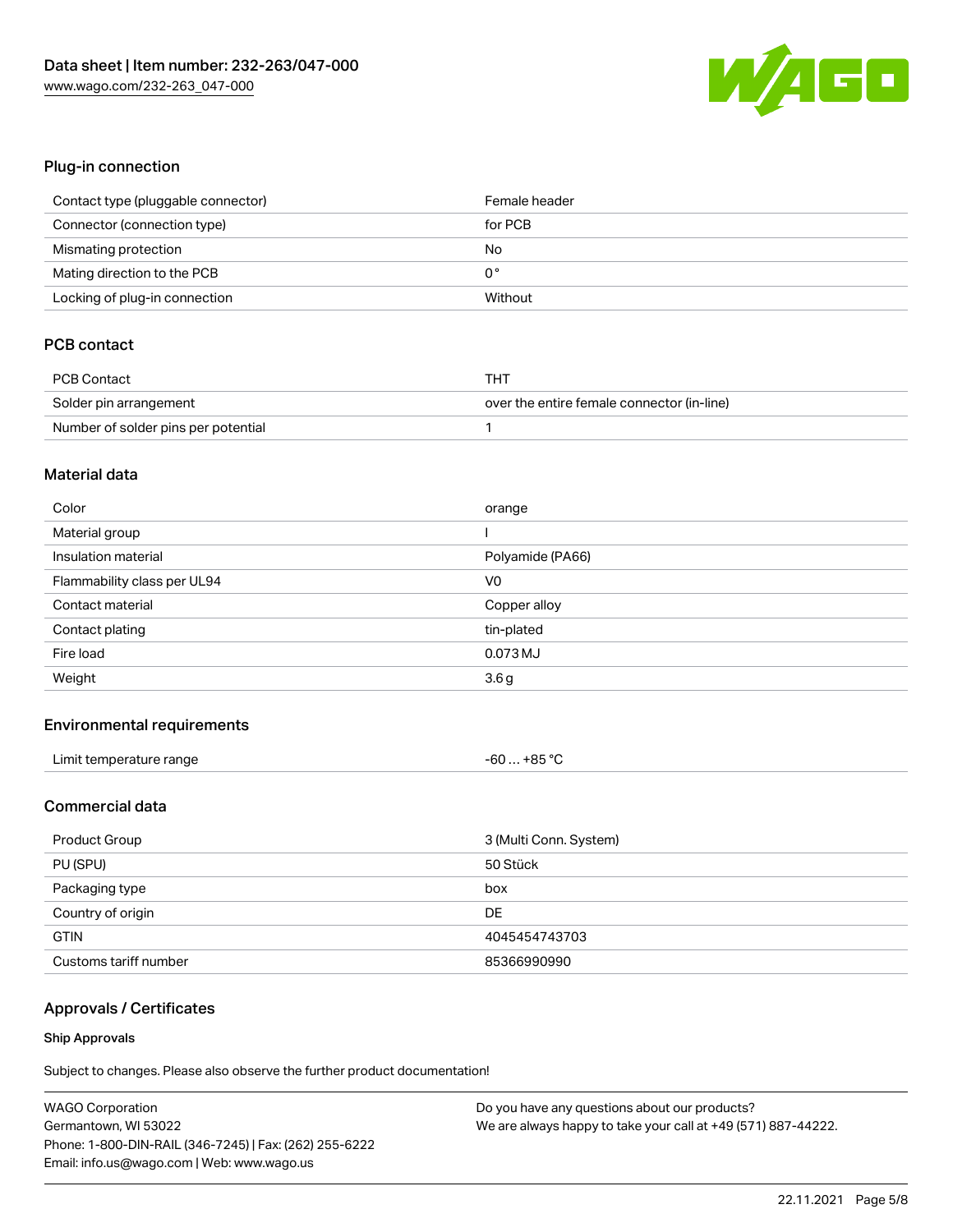

[www.wago.com/232-263\\_047-000](http://www.wago.com/232-263_047-000)

| Logo                                                      | Approval                                                                                                                   | <b>Additional Approval Text</b> |                      | Certificate<br>name                 |
|-----------------------------------------------------------|----------------------------------------------------------------------------------------------------------------------------|---------------------------------|----------------------|-------------------------------------|
| ABS                                                       | <b>ABS</b><br>American Bureau of Shipping                                                                                  | $\overline{\phantom{0}}$        |                      | $19 -$<br>HG15869876-<br><b>PDA</b> |
|                                                           | BV<br>Bureau Veritas S.A.                                                                                                  | <b>IEC 60998</b>                |                      | 11915/D0 BV                         |
|                                                           | <b>DNV GL</b><br>Det Norske Veritas, Germanischer Lloyd                                                                    |                                 |                      | TAE 000016Z                         |
| <b>UL-Approvals</b>                                       |                                                                                                                            |                                 |                      | Certificate                         |
| Logo                                                      | Approval                                                                                                                   | <b>Additional Approval Text</b> |                      | name                                |
|                                                           | UL<br>UL International Germany GmbH                                                                                        | <b>UL 1977</b>                  |                      | E45171                              |
|                                                           | <b>UR</b><br>Underwriters Laboratories Inc.                                                                                | UL 1059                         |                      | E45172                              |
| Counterpart                                               |                                                                                                                            |                                 |                      |                                     |
|                                                           | Item no.231-633<br>Male connector; 3-pole; Pin spacing 5.08 mm; orange                                                     |                                 | www.wago.com/231-633 |                                     |
| <b>Optional accessories</b><br><b>Testing accessories</b> |                                                                                                                            |                                 |                      |                                     |
| Testing accessories                                       |                                                                                                                            |                                 |                      |                                     |
|                                                           | Item no.: 231-661<br>Test plugs for female connectors; for 5 mm and 5.08 mm pin spacing; 2,50 mm <sup>2</sup> ; light gray |                                 | www.wago.com/231-661 |                                     |
| <b>Downloads</b>                                          |                                                                                                                            |                                 |                      |                                     |
| Documentation                                             |                                                                                                                            |                                 |                      |                                     |
| <b>Additional Information</b>                             |                                                                                                                            |                                 |                      |                                     |

Subject to changes. Please also observe the further product documentation!

WAGO Corporation Germantown, WI 53022 Phone: 1-800-DIN-RAIL (346-7245) | Fax: (262) 255-6222 Email: info.us@wago.com | Web: www.wago.us Do you have any questions about our products? We are always happy to take your call at +49 (571) 887-44222.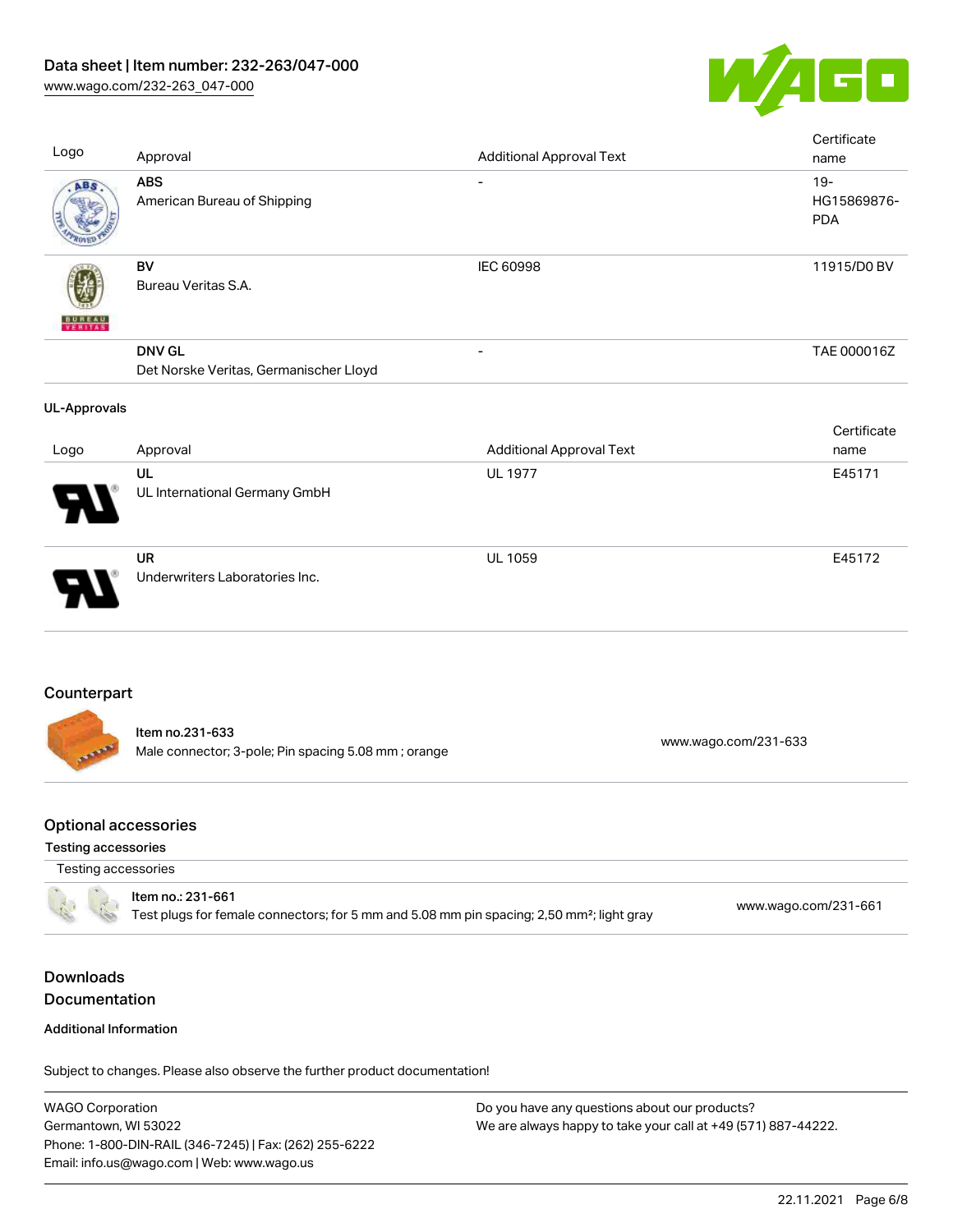

| Technical explanations | 2019 Apr 3 | pdf<br>2.0 MB | Download |
|------------------------|------------|---------------|----------|
|------------------------|------------|---------------|----------|

# CAD files

#### PCB Design

| <b>PCB Design</b> |                                                                                                                                                                        |            |          |
|-------------------|------------------------------------------------------------------------------------------------------------------------------------------------------------------------|------------|----------|
|                   | Symbol and Footprint 232-263/047-000                                                                                                                                   | <b>URL</b> | Download |
|                   | CAx data for your PCB design, consisting of "schematic symbols and PCB footprints",<br>allow easy integration of the WAGO component into your development environment. |            |          |
|                   | Supported formats:                                                                                                                                                     |            |          |
| ш                 | Accel EDA 14 & 15                                                                                                                                                      |            |          |
| ш                 | Altium 6 to current version                                                                                                                                            |            |          |
| Ш                 | Cadence Allegro                                                                                                                                                        |            |          |
| ш                 | DesignSpark                                                                                                                                                            |            |          |
| ш                 | Eagle Libraries                                                                                                                                                        |            |          |
| ш                 | KiCad                                                                                                                                                                  |            |          |
|                   | <b>Mentor Graphics BoardStation</b>                                                                                                                                    |            |          |
| П                 | Mentor Graphics Design Architect                                                                                                                                       |            |          |
| ш                 | Mentor Graphics Design Expedition 99 and 2000                                                                                                                          |            |          |
| Ш                 | OrCAD 9.X PCB and Capture                                                                                                                                              |            |          |
| $\blacksquare$    | PADS PowerPCB 3, 3.5, 4.X, and 5.X                                                                                                                                     |            |          |
| Ш                 | PADS PowerPCB and PowerLogic 3.0                                                                                                                                       |            |          |
| ш                 | PCAD 2000, 2001, 2002, 2004, and 2006                                                                                                                                  |            |          |
| ш                 | Pulsonix 8.5 or newer                                                                                                                                                  |            |          |
| ш                 | <b>STL</b>                                                                                                                                                             |            |          |
|                   | 3D STEP                                                                                                                                                                |            |          |
| Ш                 | <b>TARGET 3001!</b>                                                                                                                                                    |            |          |
|                   | View Logic ViewDraw                                                                                                                                                    |            |          |
| ш                 | Quadcept                                                                                                                                                               |            |          |
| ш                 | Zuken CadStar 3 and 4                                                                                                                                                  |            |          |
| Ш                 | Zuken CR-5000 and CR-8000                                                                                                                                              |            |          |
|                   | PCB Component Libraries (EDA), PCB CAD Library Ultra Librarian                                                                                                         |            |          |
|                   |                                                                                                                                                                        |            |          |

# Environmental Product Compliance

### Compliance Search

Subject to changes. Please also observe the further product documentation!

WAGO Corporation Germantown, WI 53022 Phone: 1-800-DIN-RAIL (346-7245) | Fax: (262) 255-6222 Email: info.us@wago.com | Web: www.wago.us